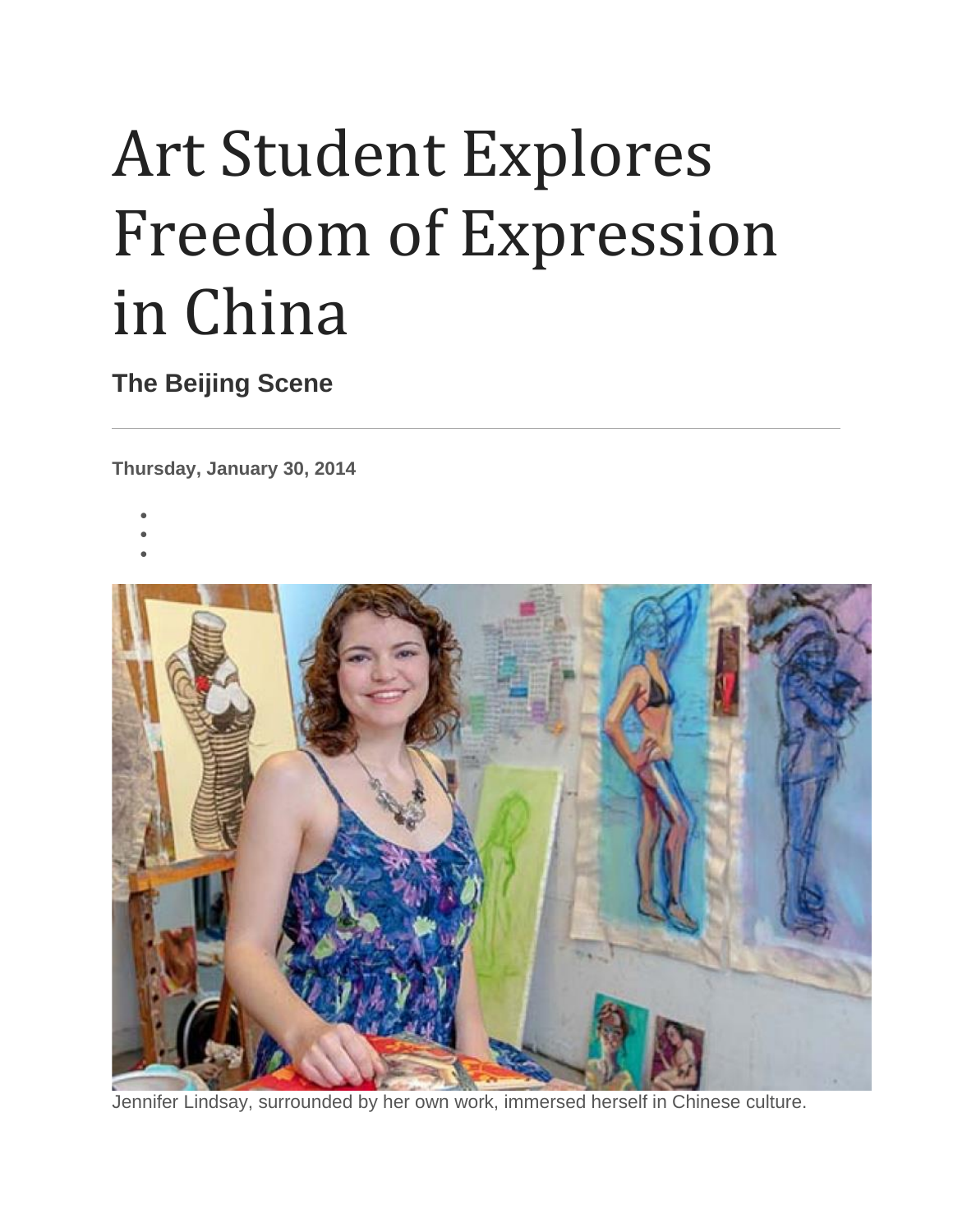Is China more open now for artists than it was in the 1980s? While this query sounds simple, Jennifer Lindsay '14 knew it would be a complex question for Chinese artists. A studio arts and international affairs major, Lindsay, from Pembroke, N.H., spent last summer in Beijing to research this question thanks to a UNH [International Research](http://unh.edu/undergrad-research/international-research-opportunities-program-irop)  [Opportunities Program \(IROP\)](http://unh.edu/undergrad-research/international-research-opportunities-program-irop) grant.

## All Signs Pointed to China

From the ages of three to eight, Lindsay lived in Taiwan. She notes, "Since then, I've always felt strongly connected to Chinese culture." At UNH through the Confucius Institute, she began to study Mandarin in earnest. With a fellowship at the UNH Museum of Art, she helped to install an exhibition of Chinese contemporary art. In addition to her art courses, Lindsay took an independent study with Professor Chris Reardon focused on contemporary Chinese history and politics.

In the fall of 2011, she studied abroad in Beijing at the CET Academic Program hosted by Capital Normal University. This gave her both an academic and social base in the city. She formed a strong mentoring relationship with the program's director, Professor David Moser, who would later become her foreign mentor for her research project. She was introduced to the arts community through an internship at a design firm located in a neighborhood known as the 798 Art Zone.

But it was a fellow study abroad student's research paper on film and gallery censorship that piqued her interest. And then there were the headlines concerning China's most famous avant-garde artist, Ai Weiwei, who was arrested that spring and held for 81 days. Weiwei, a political activist, often does work that is highly critical of the Chinese government. He is known for his 2009 sculpture, Remembering, constructed of children's backpacks, which commemorated the thousands of schoolchildren who died in poorly constructed schools during the 2008 Sichuan earthquake. And, he was the design consultant for the Beijing National Stadium, known as the "bird's nest."

## Yearning

Back at UNH, Lindsay knew she wanted to return to Beijing and research questions about art and freedom of expression in China today.

She successfully applied for the IROP grant with Professor Reardon as her faculty mentor.

The official title of her project became "Contemporary Art with Chinese Characteristics: Relations Between Beijing Artists and the Chinese Government Post–1989." Her title references a famous quote by Deng Xiaoping, the reformist leader of China after Mao. "Post–1989" refers to the student uprising and call for democracy in Tiananmen Square.

Lindsay hypothesized that looking at work exhibited in Beijing galleries would be a good "state-of-the-art" indicator.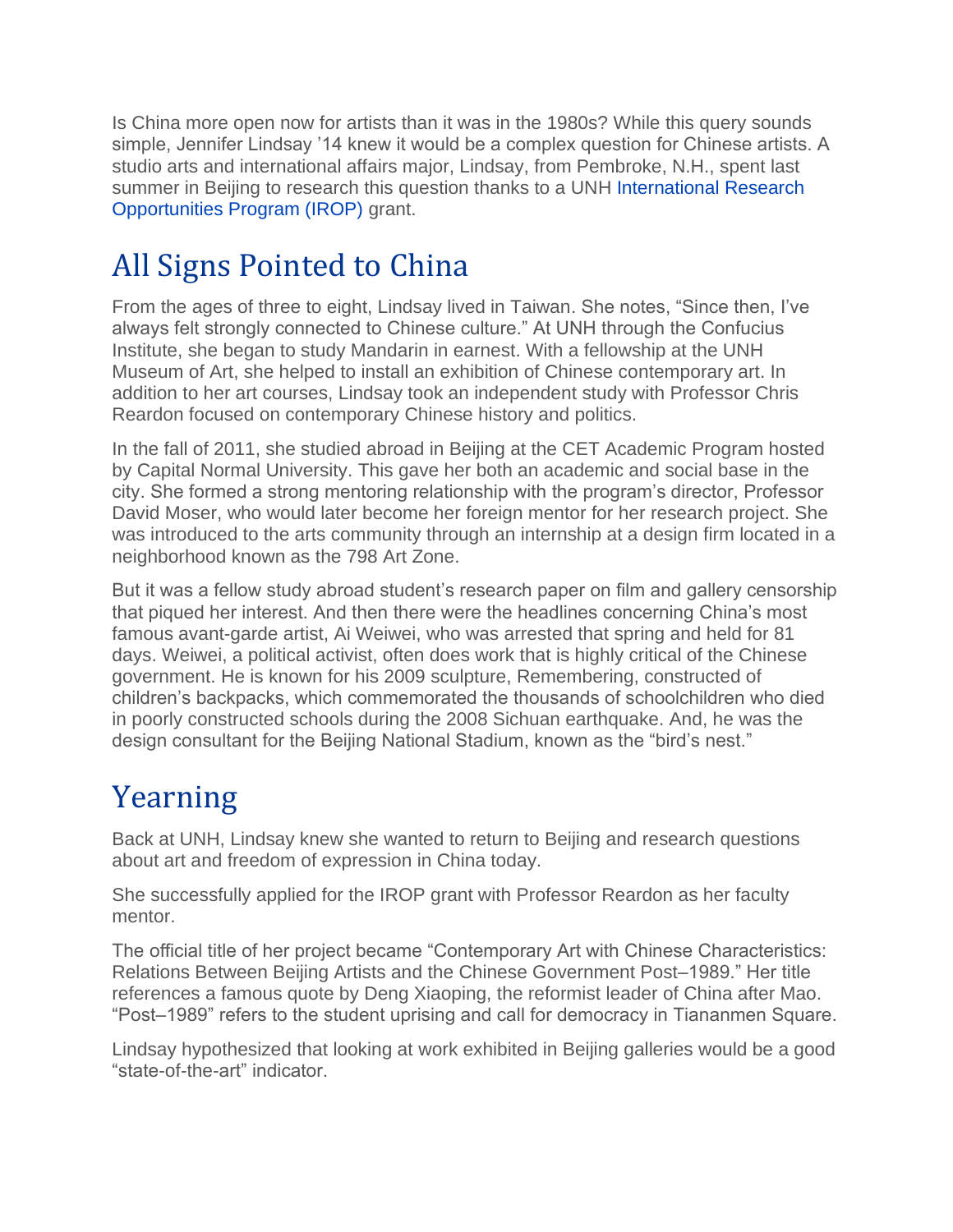"I expect the lives of ordinary Chinese artists who attempt to express their opinions through their art reveals a very different picture from the headline grabbing current events of the high-profile political persecution of artists such as Ai Weiwei," writes Lindsay. "As I learned in Professor Moser's class… 'self-censorship' is more common than explicit government-mandated censorship in Chinese galleries."

In Beijing, Lindsay established a home base at the [Red Gate Residency](http://www.redgategallery.com/Artist_in_Residence/) for foreign artists and scholars. Then, she embarked on her project to interview Chinese artists.

This demanded resiliency and perseverance. She hired and worked with three different translators, had three bikes stolen, and learned how to navigate the length and breadth of a city of more than 20 million people.

As her faculty adviser Professor Reardon had emphasized, in China everything is about relationships and networking. Lindsay also found this out the hard way by trying to make cold calls to artists, which simply didn't work.

Eventually, her networking began to pay off. Of course, she wanted to fire off her questions, but in Chinese culture, "chitchat" is critical.

"My translator explained to me that in China to do business, you need to make a lot of small talk first," Lindsay explains. "So if 50 percent of an interview was just chatting, that would be pretty good and then we'd get to the questions.

"And then, while I was furiously taking notes, my translator and subject would be talking away in Chinese," Lindsay says.

By the end of her stay, Lindsay had interviewed 23 artists and developed a long list others, but she had run out of time.

### Results and Inspiration

Even from her small sample, Lindsay found a wide range of opinions. Some artists felt artistic expression was freer and others felt that it was more restricted.

"I tentatively concluded that yes, in some ways China is freer now than it was in 1989," writes Lindsay. "Nudity and sexuality are both acceptable to a large extent, and it's possible to make work that is critical of society and even the government, as long as it doesn't cross the 'red line.' …This includes mocking Party leadership… or depicting Mao in an irreverent way… there are limits, and these are clearly understood. An artist knowingly decides to cross, or respect, or challenge the 'line.'"

But perhaps most significantly, Lindsay enjoyed the artistic community in Beijing. She also experimented with new media—traditional Chinese ink paints and rice paper. For large drawing projects, she tried using a projector.

"China's art world is still very young, and by contrast to the West, it's a creative free-forall. Some Western artists choose to work in China," says Lindsay. "The studios and cost of living are pretty affordable… and studios are very, very large…"